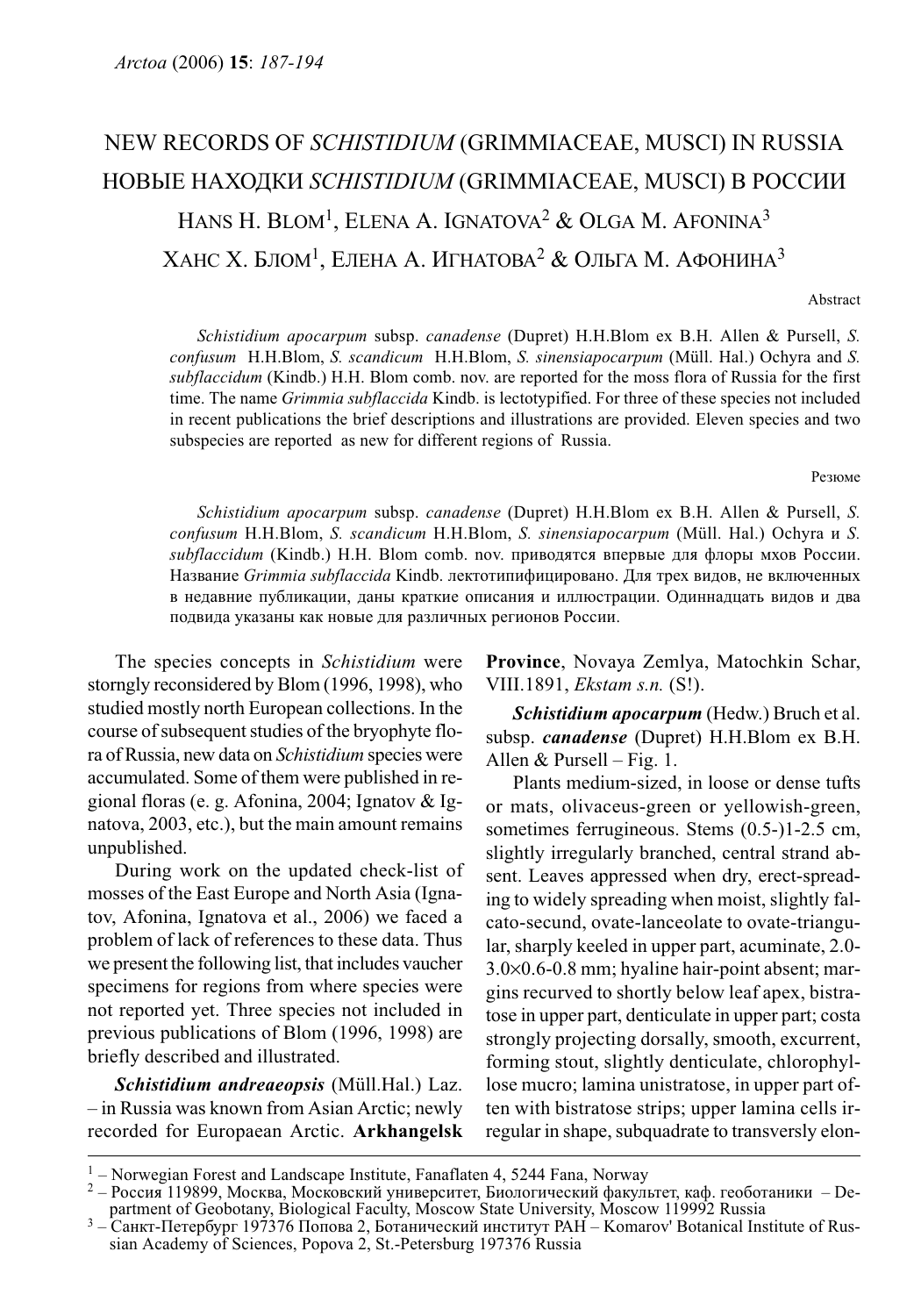

 $\mu$ m – for 5; 150  $\mu$ m – for 13, 16-17; 100  $\mu$ m – for 6-10, 14.

gate, 7-10×8-10 μm, thick-walled, not sinuose; median cells subquadrate to short rectangular, 8- 12×7-8 μm, moderately sinuose; basal cells rectangular, 12-25×11-12 μm, thick-walled, not or slightly porose, basal marginal cells subquadrate to transversely rectangular. Perichaetial leaves oblong, 3-3.5×0.6-0.9 mm. Urn shortly and broadly oblong, 0.8-0.9×0.6-0.7 mm, length/width ratio ca. 1.2; exothecial cells predominantly subquadrate to transversely rectangular; peristome teeth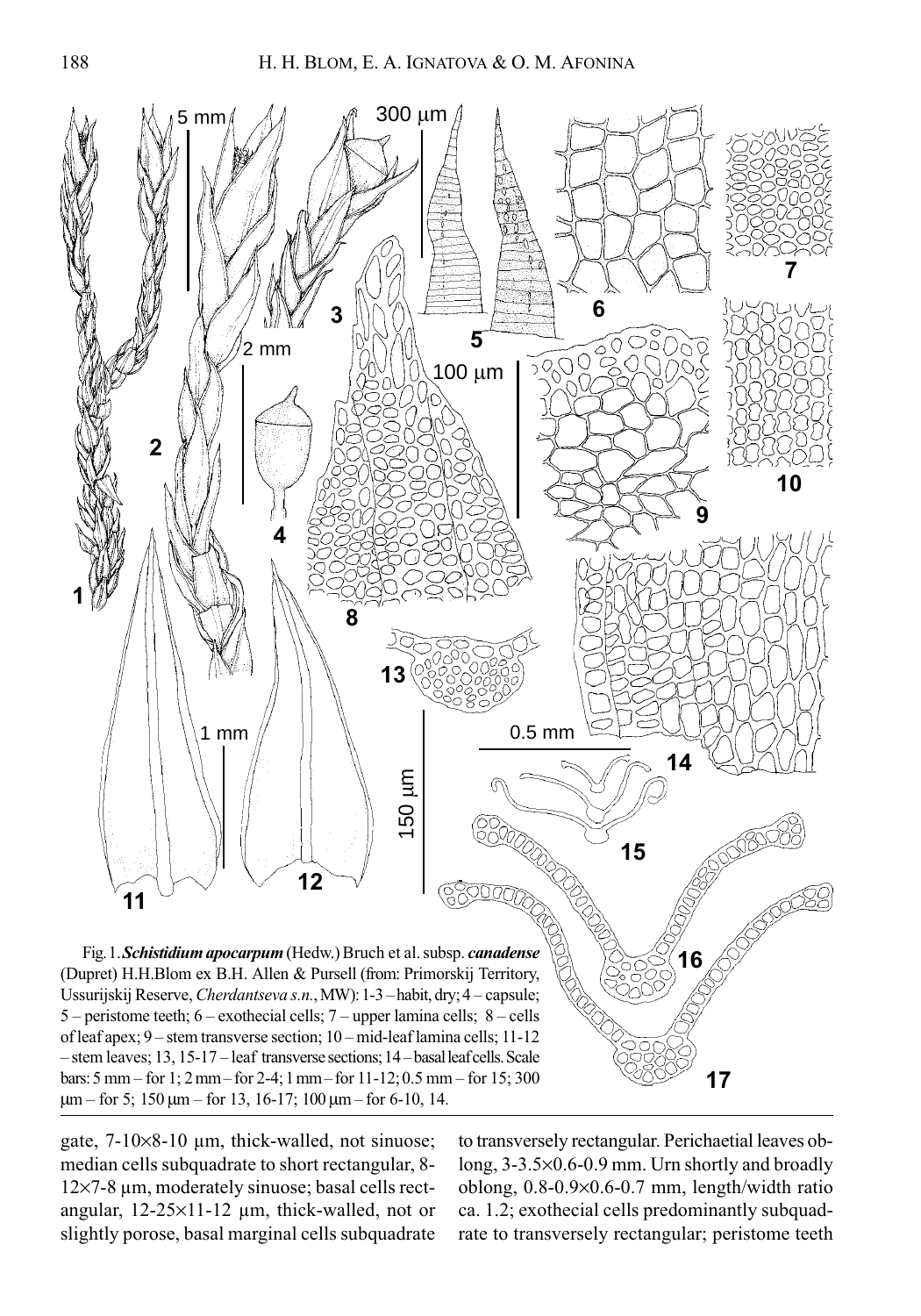ca 500 μm, slightly or strongly perforated in upper part, patent to spreading, oblique, densely papillose. Spores ca. 15-17 μm.

Differentiation. The main characters differentiating S. apocarpum subsp. canadense from the type subspecies is the absence of hyaline hairpoints and costa excurrent into a stout chlorophyllose mucro (hyaline hair-points of variable length usually present in S. apocarpum subsp. apocarpum, at least in uppermost leaves), and mostly shorter urn, with length/width ratio ca. 1.2 (vs. 1.2-2.0 in subsp. apocarpum).

New for Russia. This species, previously known from North America, was found in collections from many places in south-eastern part of Asian Russia: Tyva and Buryatia Republics, Chita and Amur Provinces, and Primorskij Territory. It is probably not rare in this area, especially in dry areas of Transbaikalia.

Selected specimens examined: Tyva Republic, Todzha depression, western end of Kadysh Lake, northern shore, on rocks near the lake, 30.VIII. 1999, Otnyukova s.n. (MW, ex. KRAS). Buryatia Republic, NW shore of Baikal Lake, Kovrizhka Cape, on boulders at the lake shore, 27.VIII.1957, Bardunov s.n. (MW, ex. IRK). Irkutsk Province, Baikal Lake, Aya Gulf, on boulders at lake shore, 29.VIII.1956, Bardunov s.n. (MW, ex IRK). Amurskaya Province, Zeya District, Zeya State Reserve, Motovaya Creek upper course, on boulders, Petelin # 157 (MW). Primorskiy Territory, Sikhote-Alinskij Nature Reserve, Serebryanka, S-facing slope, on rocks, IX.1980, Flyagina s.n. (VLA, MW).

Schistidium boreale Poelt – in Russia previously known from Karelia, Middle European Russia, Bashkortostan, South Siberia, Yakutia; newly recorded for Chukotka Peninsula: highway Egvekinot-Iultin (30 km), pass on Iskaten Range (66°35'N – 179°10'W), 5.VIII.1967, Voronova s.n. (LE); vicinity Achchen Lake, valley of Granitnaya River (64°49'N – 174°55'W), calcareous rocks, 14.VIII.1970, Afonina s.n. (LE); vicinity of Yanrakynnot settlement  $(64°53'N - 172°30'W)$ , calcareous tundra, 20.VII.1976, Afonina s.n. (LE).

Schistidium confusum H.H.Blom – new for Russia, known by a single record: Karelian Republic, Pitkaranta District, about 4 km SE of Impilachti, above the mouth of river Sumerianjoki, Raukkianmaki, 5-50 m alt., *Huttunen & Walberg #* 759 (H).

Schistidium dupretii (Thér.) W.A.Weber – sporadically distributed species in the territory of Russia, known from Karelia, central European Russia, Urals, south Siberia, Yakutia, and Kamchatka; newly found in collection from south-east European Russia: Volgograd Province, Kamyshin District, Shcherbakovka Ravine, at the bottom, on rock, 2.V.2004, Suragina s.n. (MW).

Schistidium elegantulum H.H.Blom – not rare in Russian part of Caucasus, especially at the coast of The Black Sea, known from Altai Mts.; newly recorded for Russian Far East: Primorskiy Territory, Ussurijskij Nature Reserve, Peishula, at the top of Zmeinaya Mt., Koryavaya Creek bank, Cherdantseva s.n. (VLA, MW).

Schistidium frigidum H.H.Blom – rather frequent in collections from the Asian Arctic, known from Karelia and Murmansk Province, Northern Ural Mts., and Kamchatka Peninsula; newly recorded from non-Arctic parts of Central Siberia and Yakutia, Middle Urals, Buryatia, and Khabarovsk Territory.

Selected specimens examined: Sverdlovkaya Province, Tylaijsko-Konzhakovsko-Serebryanskiy Mt. Ridge, Poludnevnyy Iov Creek upper course, rock outcrops, on rock surface, Gorchakovskiy # 10 (MW, ex LE). Taymyrskiy Autonomous District, southern part of Putorana Mts., nival plant community among rock-fields on northern slope of the hill 1024 m, on the right bank of Dide Creek downstream Sigovoe Lake, 910 m alt., Kuvaev #208 (MW). Buryatia Republic, Kurumkan District, Dzherginkiy Nature Reserve, junction of sources of Levyy Biankur Creek, subalpine belt, on rocks in stream, 1720 m alt., 12.VII.2003, Tubanova s.n. (MW).

Schistidium lancifolium (Kindb.) H.H.Blom – known in European part of Russia from several places in Karelia, Lipetzk Province, Caucasus and Bashkortostan, also reported from Primorskij Territory; newly recorded for southern Siberia: Altai Republic, Altajskiy State Reserve, Kamga River basin, Bolshoy Shaltan Creek, 530 m alt., on rocks near water, Ignatov # 866 (MHA).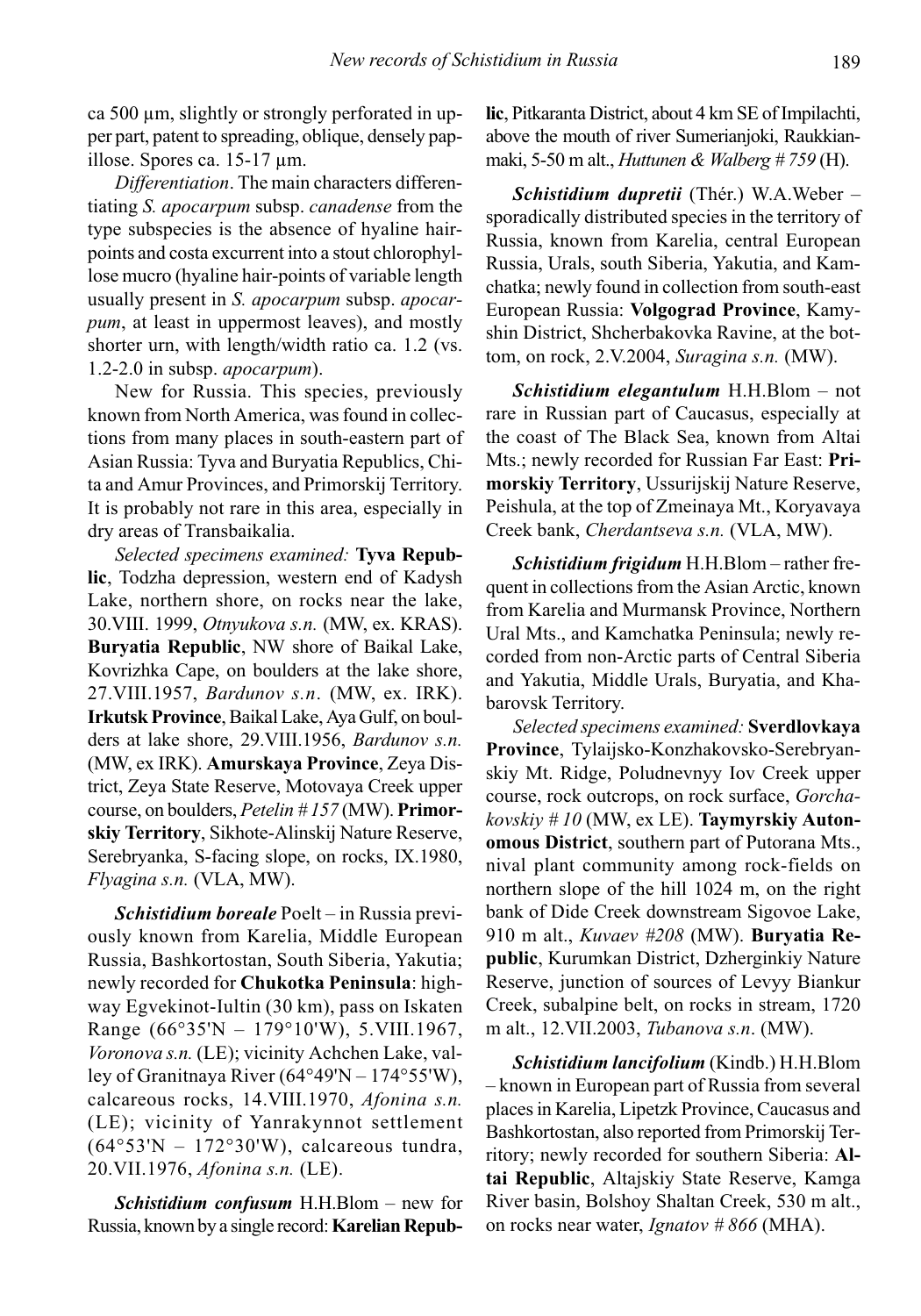Schistidium platyphyllum (Mitt.) Perss. subsp. abrupticostatum (Bryhn) H.H.Blom (S. apocarpum var. didymontoides Loeske & L.I.Savicz) – reported from northern Siberia (Blom, 1998); lectotype of S. apocarpum var. didymontoides was collected at Vise Island (Severnaya Zemlya Islands). We found this subspecies in non-identified collections from Novaya Zemlya Islands: Northern Island, Russkaya Gavan Bay, rocky tundra at sea shore, L.I. Savicz #316 (LE).

Schistidium pulchrum H.H.Blom – a common species in Asian part of Russia, from the Arctic to southern Siberia and Russian Far East, known also from Karelia and the Middle and South Urals. Newly recorded for Polar Urals, and rather many localities revealed in Chukotka.

Selected specimens examined: Komi Republic, Seida-Labytnangi railway, «106 km» settlement, shisty rock outcrops near the bridge across Pajpudyna River, 17. VIII. 1964, Filin s.n. (MW). Chukotskiy Autonomous District, lower course of Chegitun River, calcareous outcrops (66°30'N – 171°05'W), 11.VIII.1991, Afonina s.n. (LE). Anadyr basin River, Baranje Lake, outcrops on slope (66°54'N – 175°15'E), Afonina s.n., 6.VIII.1980 (LE); upper course of Tanyurer River, Golubaya Creek, on rocks (66°45'N – 177°13'E), 20.VII.1981, Afonina s.n. (LE); southern part of Pekulney Ridge, the middle course of Yuzhnyy Pekulneiveem, riverside rocks (65°15'N – 174°31'E), 1.VIII.1979, Afonina s.n. (LE).

Schistidium robustum (Nees & Hornsch.) H.H.Blom – was known in Russia only from Karelia, newly reported for the West Caucasus: Adygeya Republic, Belaya River Basin, Inzhenernyy Range, Zhelobnaya Creek, 720 m, rock hedge along a road, 5.VIII.1997, Akatova s.n. (MW).

Schistidium scandicum H.H.Blom – new for

Russia, found in several localities in the Middle and South Urals.

Selected specimens examined: Perm Province, Lysvinskij District, right bank of Chusovaya River upstream Kyn-Zavod, Kamen Denezhnyy, limestone rock outcrops in the forest, on rocks, Bezgodov #66 (MW). Sverdlovsk Province, Alapaevskij District, Koptelovo railway station surroundings, left bank of Rezh River, on rock outcrops, Dyachenko # 2128 (MW, ex SVER). Bashkortostan Republic, Burzyan District, 2 km S of Magadeevo, pine forest on S-facing slope, on rock, Ignatova #  $9/37$  (MW).

Schistidium sinensiapocarpum (Müll.Hal.) Ochyra – Fig. 2.

Plants medium-sized to large, in loose or dense tufts or mats, olivaceus-green or yellowish-green in upper part, sometimes ferrugineous, brownish below, often hoary. Stems 1.5-2.5 cm, slightly to strongly, irregularly branched, central strand weakly differentiated. Leaves straight, appressed when dry, erect-spreading when moist, ovate-lanceolate, sometimes with shoulders, sharply keeled in upper part, acuminate, 1.7-2.5×0.6-0.9 mm; hyaline hair-point 0.2-0.6 mm, straight, terete, slightly widened and flattened at base, not or slightly decurrent, coarsely and densely spinulosedenticulate, spinulae sharp and erect; margins recurved to shortly below leaf apex, bistratose in upper part or sometimes three- to four-stratose, smooth or rarely denticulate near apex; costa moderately to strongly projecting dorsally, papillose with low but wide, scattered papillae or occasionally almost smooth; lamina unistratose, in upper part mostly with bistratose strips, dorsally with few scattered low but wide papillae in upper part, ventrally smooth or with few papillae; upper lamina cells subquadrate and transversly shortly rectangular to short rectangular, 8-10×7-10 μm, thickwalled, slightly sinuose; median cells subquad-

Fig. 2 (p. 191). Schistidium sinensiapocarpum (Müll. Hal.) Ochyra (1-4,6-9, 13, 17-20, 22, 24, 25 – from: Buryatia Republic, Dzherginskij Reserve, Tubanova # 105 (IV), MW; 5, 12, 14-16 – from: Buryatia Republic, Dzherginskiy Reserve, Tubanova # 161 (IV), MW; 10-11, 21, 23 – from: Altai Mts., Malyy Yaloman, 4.VIII.2000, Ignatova s.n., MW; 24 – from: Caucasus, Teberda Reserve, Ignatov & Ignatova # 05-3773, MW). 1-2 – habit, dry; 3 – peristome tooth; 4 – exothecial cells; 5 – upper lamina cells and dorsal cells of costa; 6 – hyaline hairpoint of stem leaf; 7 – capsule; 8, 10-12, 14-15, 17 – leaf transverse sections; 9 – perichaetial leaf; 13 – stem transverse section; 16, 18, 21, 23-24 – leaves; 19 – upper lamina cells; 20 – mid-leaf lamina cells; 22 – cells of leaf apex; 25 – basal leaf cells. Scale bars: 5 mm – for 1; 2 mm – for 2, 7; 1 mm – for 9, 16, 18. 21, 23-24; 0.5 mm – for 8; 300 μm – for 3, 6; 150 μm – for 10-12,14-15, 17; 100 μm – for 4-5, 13, 19-20, 22, 25.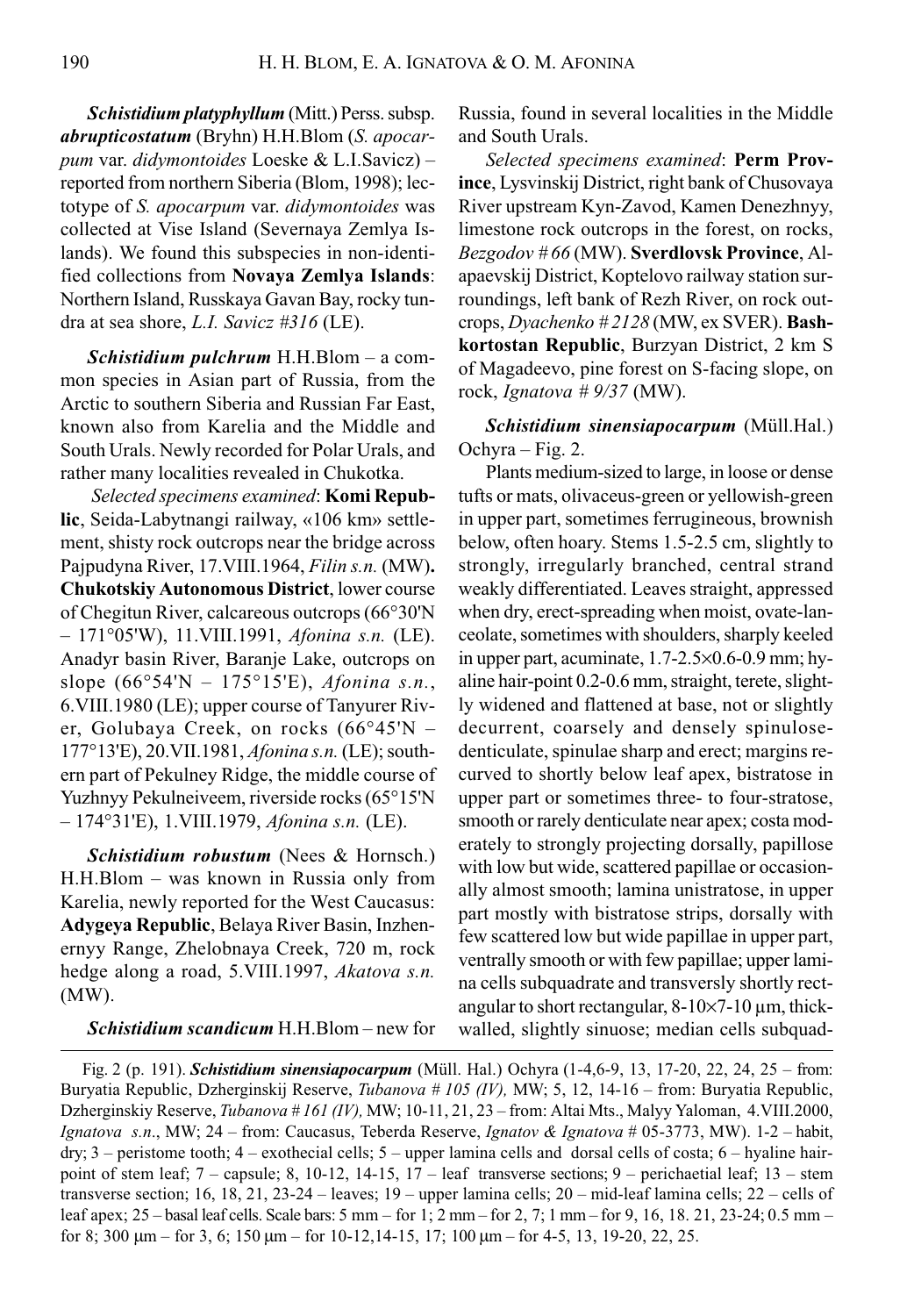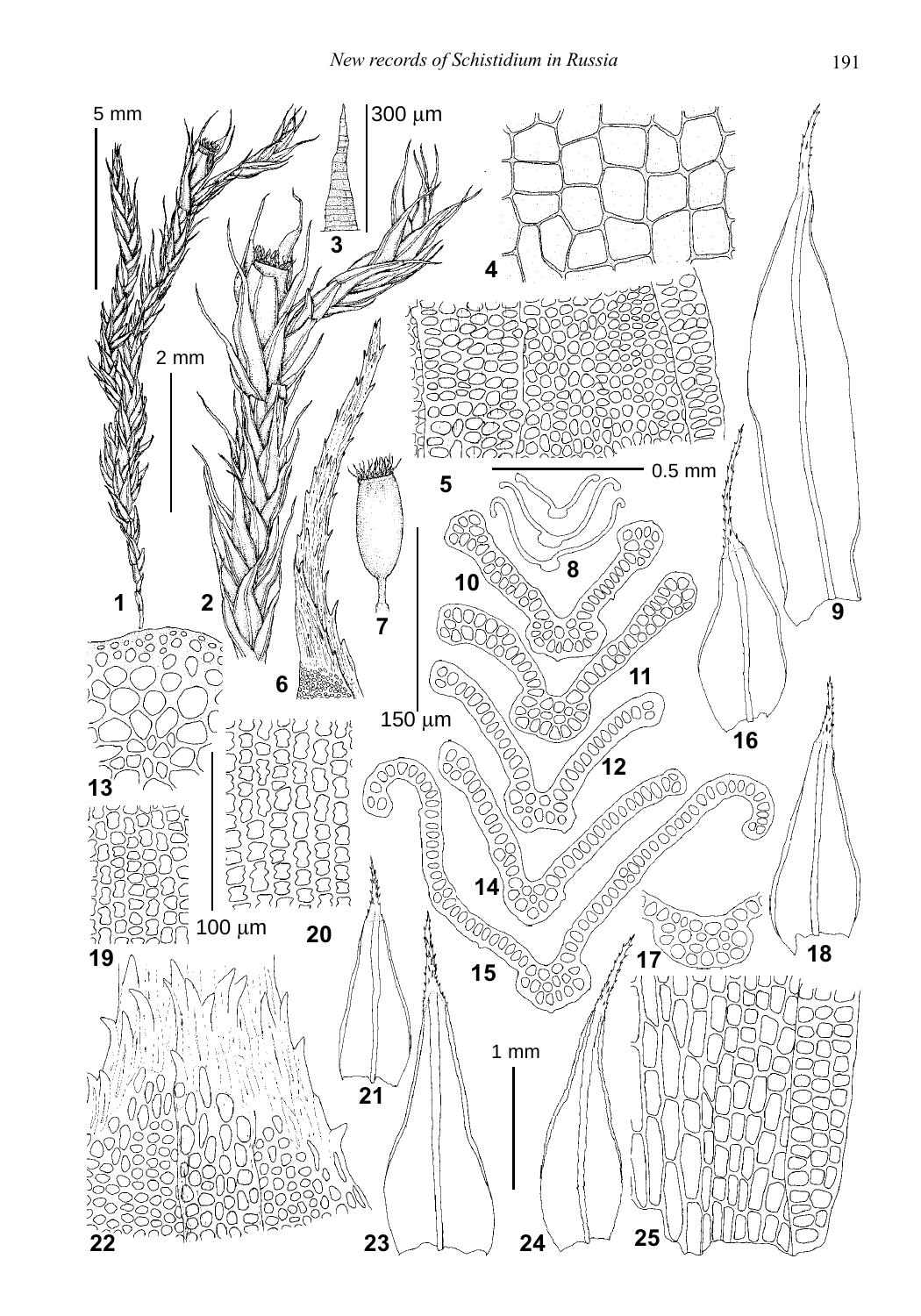

Fig. 3. Schistidium subflaccidum (Kindb.) H.H.Blom (from: Karachaevo-Cherkessian Republic, Teberda Reserve, Ignatov & Ignatova #05-3973, MW): 1-2 – habit, dry;  $3$  – peristome tooth;  $4$  – upper lamina cells;  $5$  – stem transverse section; 6 – capsule; 7 – mid-leaf lamina cells; 8-10 – leaf transverse sections; 11, 15 – stem leaves; 12- 13 – hyaline hair-point of stem leaf; 14 – hyaline hair-point of perichaetial leaf; 16 – basal leaf cells; 17 – perichaetial leaf; 18 – exothecial cells. Scale bars: 3 mm – for 1, 6; 2 mm – for 2; 1 mm – for 11, 15, 17; 0.5 mm – for 8; 300 μm – for 3, 13-14; 150 μm – for 9-10; 100 μm – for 4-5, 7, 12, 16, 18.

rate to short rectangular, 8-14×7-12 μm, strongly sinuose; basal cells rectangular, 17-30×11-12 μm, thick-walled, slightly porose, basal marginal cells subquadrate to transversely rectangular. Perichaetial leaves oblong, 3-3.5×0.7-0.9 mm, with longer hair-points, to 1.0-1.3 mm. Urn oblong-ovate, 1.1-1.3×0.6-0.7 mm, length/width ratio 1.6-1.8; exothecial cells predominantly subquadrate to transversely rectangular; peristome teeth 250-300

μm, subentire, patent to spreading, oblique, densely papillose. Spores ca. 9-12 μm.

Differentiation. The coarse, strongly spinulose hair-poits usually make Schistidium sinensiapocarpum a conspicuous plant. Further, the often rusty or brownish tufts, occurrence of leaf cell papillae and relatively short peristome teeth add to its identification. S. papillosum has a much weaker, usually flexuose hair-point, and possess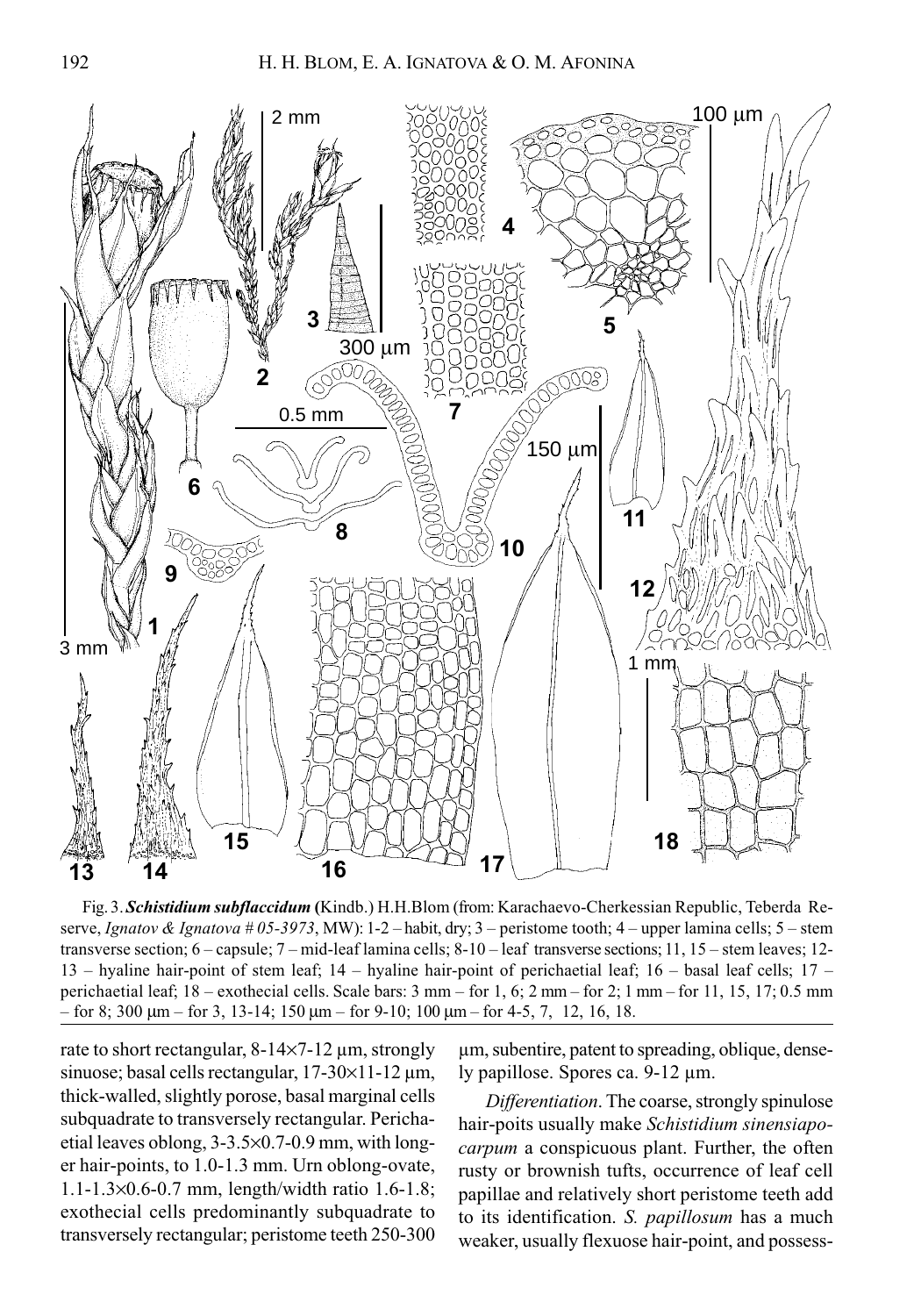es longer peristome teeth (330-500 vs. 250-300 μm in S. sinensiapocarpum).

The hair-point structure of *S. robustum* may be similar to that of S. sinensiapocarpum, although possessing much shorter spinulae. S. robustum has smooth leaves, and lacks the rustyred coloration often seen in S. sinensiapocarpum.

In Russia S. sinensiapocarpum often grows in xeric habitats, but many collections were made on rocks along streams in generally xeric areas. The species grows on calcareous rocks.

New for Russia, found in the Caucasus and more southern regions of Siberia.

Selected specimens examined: Caucasus, Karachaevo-Cherkessian Republic, Teberda State Reserve, Dzhemagat River valley near Epchik River mouth, on rocks at slope to the brook, Ignatov & Ignatova #05-3773 (MW). Republic Kabardino-Balkaria, Nalchik surroundings, Belaya River valley near Belaya Rechka settlement, deciduous forest in flood-valley, on rock, Ignatov et al.  $# 05-1703a$  (MW). Altai Republic, AltaiMts., Kurkure Range, Kayakkatuyarykskiy Creek basin, near second lake, dry cliffs, somewhat shaded, Ignatov #3/281 (MW, MHA). Tyva Republic, Todzha depression, Azas Lake, Ilgichul Creek, rocks on S-facing steppe slope, 1.VIII.1995, Otnyukova s.n. (MW, ex KRS). Buryatia Republic, Kurumkan District, Dzherginskiy Nature Reserve, pass to Kovyli River, calcareous rock outcrops, on rock surface, Tubano $va # 105 (IV)$  (MW, ex UUH). Republic Sakha/ Yakutia, Aldan District, left bank of Gynym River, 1 km upstream Dyulyung River, S-facing slope, steppe among pine forest, 24.VII. 1991, Ivanova s.n. (MW, ex SASY).

Schistidium subflaccidum (Kindb.) H.H.Blom comb. nov. – Grimmia subflaccida Kindb., Ottawa Naturalist 14: 85. 1900. – "N. Brunswick, Macoun". LECTOTYPE (nov.): "Grimmia subflaccida Kindb. Canada, N. Brunswick. Edmonston. 18 7/9 99 Leg. J. Macoun. Det. N.C. Kindberg", #S-B31761! – Fig.3.

Plants small, in dense cushions which easily fall apart, green or olivaceus-green in upper part, brownish below. Stems 10-20 mm, occasionally strongly branching, with well differentiated narrow central strand. Leaves ovate-lanceolate, sharply keeled in upper part, acute, 1.2-1.5×0.50.6 mm, hyaline hair-point 0.1-0.5 mm, terete, slightly widened at base, not decurrent, coarsely spinulose, spinulae long; margins plane at base, recurved to shortly below leaf apex, partially bistratose in upper part, smooth; costa slightly projecting dorsally, smooth; lamina unistratose, occasionally with bistratose strips; upper lamina cells round-oval, 7-8 μm, thick-walled, not sinuose; median cells subquadrate to short rectangular, slightly sinuose, 7-14×8 μm; basal cells rectangular, 15-50×8-11(-13) μm, basal maginal cells with slightly thickened transverse walls, subhyaline in 1-2 rows. Perichaetial leaves oblong, 2- 2.5×0.7-1.0 mm, hyaline hair-point to 0.8 mm. Urn oblong-cylindrical, 1.3-1.5×0.6 mm, length/ width ratio 1.5-1.6; exothecial cells predominantly rectangular; peristome teeth 220-230 μm, entire, recurved when old, densely papillose, papillae low. Spores ca. 12-14 μm.

Differentiation. Schistidium subflaccidum resembles S. confertum (Funck) Bruch et al. in small size of plants and sharply and strongly denticulate hair-point, but hair-point structure (terete vs. weak and flattened in S. confertum), peristome teeth (subentire vs. strongly perforated) and urn shape (oblong-cylindrical, with length/width ratio 1.5-1.6 vs. ovoid to shortly oblong, with length/width ratio 0.9-1.7) clearly differentiate these species.

Schistidium scandicum is somewhat similar to S. subflaccidum in habit and sporophyte characters, but is readily distinguished from S. subflaccidum by its finely denticulate and distinctly flatened hair-points.

The recently described S. spinosum H.H.Blom & Lüth has a hair-point structure similar to that of S. subflaccidum. This species, however, possesses an obovoid urn (length/width ratio 0.9-1.3) clearly different from the oblong-cylindrical urn in S. subflaccidum (length/ width ratio 1.5-1.6).

New for Russia, known by a single record from Caucasus. Karachaevo-Cherkessian Republic, Teberda State Reserve, right slope of Ullu-Murudzhu River, 2100 m alt., birch forest in flood valley, on rock, *Ignatov & Ignatova* #05-3973 (MW).

Schistidium submuticum Broth. ex H.H.Blom subsp. submuticum – common in European part of Russia and Urals, mostly on calcareous rocks, reported also from siberian Arctic and Yakutia.